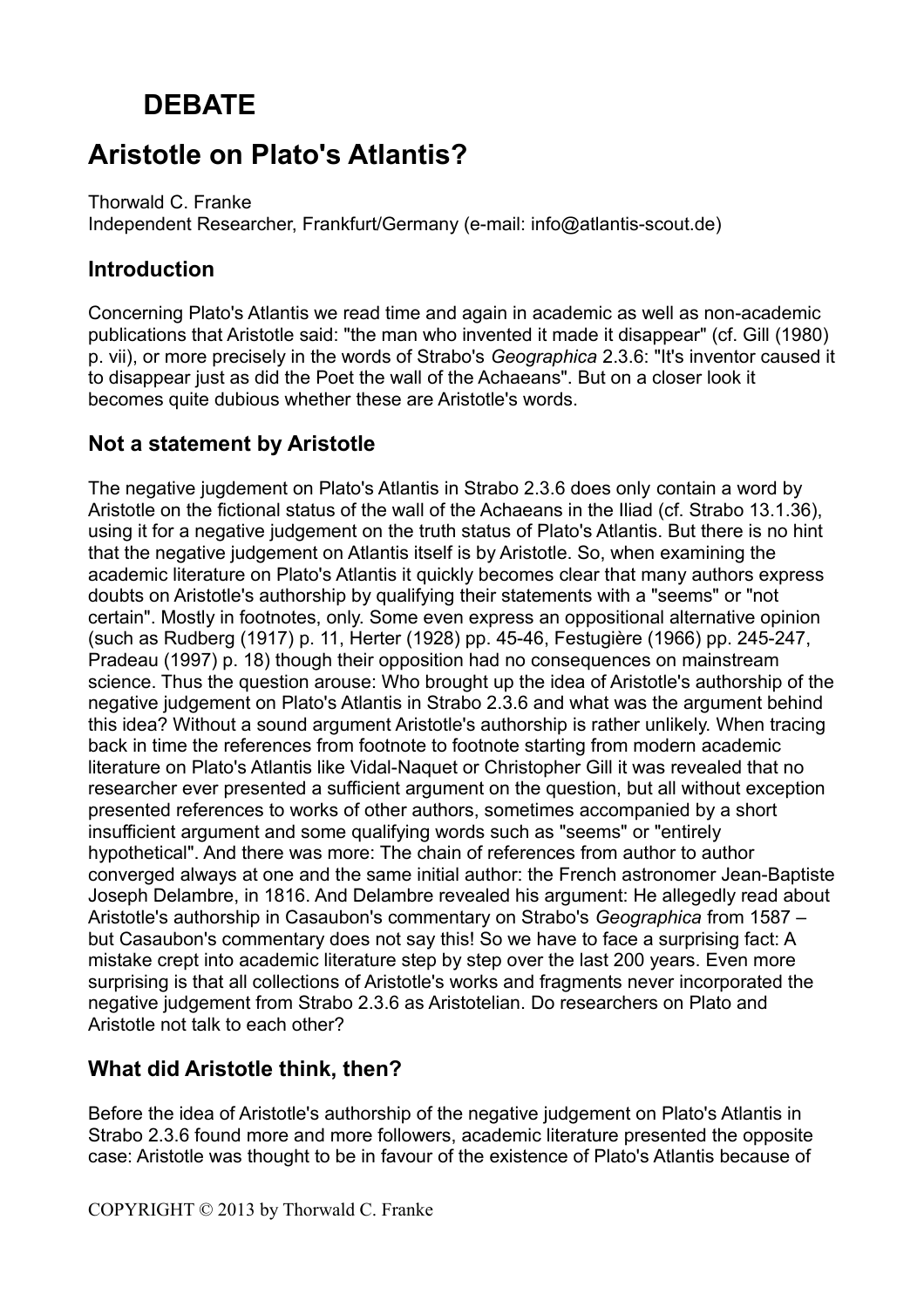his geological considerations (cf. e.g. Paulys Realencyclopaedie 1866: *s.v. Atlantis insula*). Already Proclus argued for the reality of Plato's Atlantis using passages from Aristotle's works. This is of course no sufficient argument. More fruitful is a look at Aristotle's followers in antiquity. Posidonius, who is known to usually have kept close to Aristotle's views, was uncertain but rather inclined to assume the existence of Atlantis, what can be seen in Strabo 2.3.6: "... and Posidonius thinks that it is better to put the matter in that way than to say of Atlantis: 'Its inventor caused it to disappear, just as did the Poet the wall of the Achaeans.'" From Theophrastus who was direct successor to Aristotle as head of the Peripatetic school we have a fragment in Philo's *De aeternitate mundi* talking of Plato's Atlantis as a reality. David T. Runia (1986; p. 85) suspects that maybe Philo inserted the passage on Atlantis into Theophrastus' text but at the same time he expresses awareness that his argument is weak: Runia's only argument is that Theophrastus' teacher Aristotle allegedly showed opposition to the existence of Atlantis in Strabo 2.3.6. Now, this has become an invalid argument bearing the danger to create a vicious circular argument. – Very often it is claimed that Aristotle opposed the existence of Plato's Atlantis because he never wrote about it. But in fact Aristotle never was reluctant to present his opposition to Plato. Silence usually indicated consensus, not dissent. Maybe in this case, silence indicates uncertainty as was already expressed by Posidonius – but dissent with Plato is not a matter of silence in Aristotle's works. Many passages in Aristotle's works on geological, political and cultural issues rather support Plato's views expressed in *Timaeus* and *Critias* than to oppose them, such as cyclical catastrophism and repeated rebirth of culture. Putting it all together we find Posidonius' opinion to fit best to the conditions determining the possibilities for Aristotle's opinion on Plato's Atlantis: Not knowing, i.e. uncertainty, but leaning towards the existence of Plato's Atlantis ("it is better to put the matter in that way"). This is a subtle attitude towards Plato's Atlantis which is worthy of and suited to the great thinker Aristotle. And maybe Posidonius' judgement in Strabo 2.3.6 is relying on Aristotle's own words as so many other of Posidonius' judgements?

#### **Conclusion**

As was clear from the beginning, with our results no pseudo-scientific "lost continent" did surface from beneath the waves of the Atlantic Ocean – but our results are still considerable: The question how Plato's Atlantis was judged in antiquity was enriched by a new aspect worth of discussion. The debate on Aristotle's opinion is open again. Other issues are the question of quality of research in classical studies considering an amazing and long-lasting mistake, and the communication of researchers on Plato and Aristotle. Find detailed research, argument, result, discussion and bibliography in Franke 2012.

### **References**

Delambre J.B.J. (1816): Review of: Voyages d'Ali-Bey el Abbassi; in: *Magasin Encyclopédique ou Journal des Sciences, des Lettres et des Arts.* Paris; pp. 329-333.

Delambre J.B.J. (1817): *Histoire de l'Astronomie Ancienne*. Volume 1. Paris.

Festugière A.J. (1966): *Proclus – Commentaire sur le Timée.* Volume 1. Paris.

Franke Th.C. (2012): *Aristotle and Atlantis – What did the philosopher really think about Plato's island empire?* Norderstedt. German: *Aristoteles und Atlantis*. 2010.